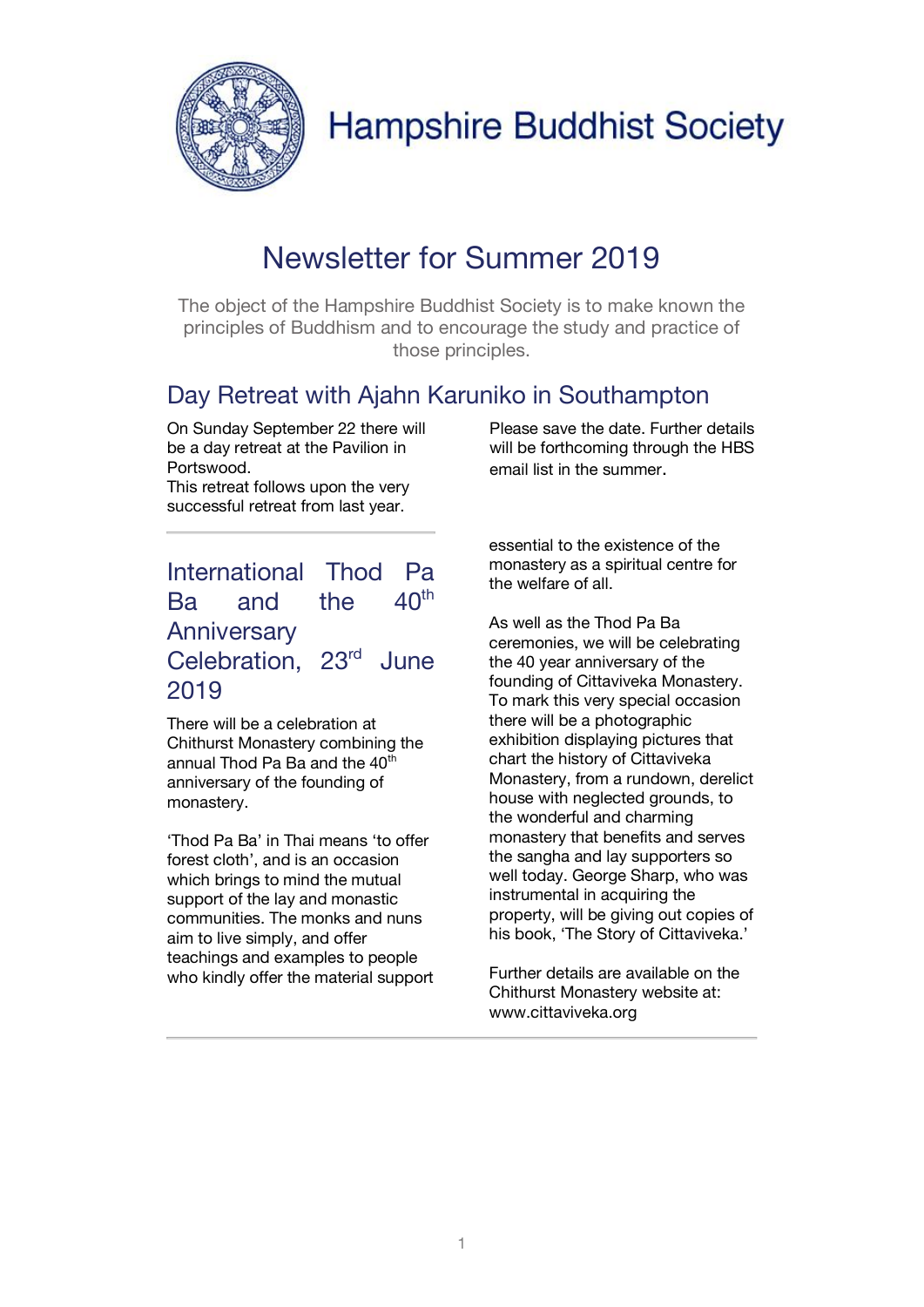

### HBS AGM Report

*Angela Cotton*

We held our AGM in April. The existing officers were all reelected unanimously. However, more people willing to get involved in running the society are welcome.

### Theravada Group News

*Angela Cotton*

The Theravada group is now meeting at the Friends Meeting House, 1A Ordnance Rd, Southampton SO15 2AZ. We are upstairs - please use the side door to left of main door. Parking is by meter in local roads, it is free from 8pm so will cost you only 50p or £1.

Our meetings remain on the first and third Thursdays of each month, 7.30-9.30, and on the fifth Thursday

(in months which have five) we try to arrange a meal out. All are welcome.

Longstanding members will remember that we used to meet in the Meeting House many years ago, so this is a home from home for us.

### Theravada Group Saturday Retreat

*Michael Laycock*

Since November 2018 we have held a monthly Saturday retreat which has been well supported. We intend to repeat the event monthly on the last Saturday of the month at the same venue ( namely, at the 14th Highfield Scout Group HQ on Brookvale Road in Southampton) and will continue to do so provided there is sufficient demand.We therefore need meditators to regularly attend the event.

The day is a one-day silent retreat consisting of sitting and walking meditation. It is suitable for anyone with a mindfulness or meditation practice who would like a period of sustained meditation to deepen their practice.The day follows a simple format, alternating between periods of silent sitting and walking meditation, with a break for lunch. The retreat is not led by a teacher and no meditation guidance is given, save as indicated in the schedule, so it suits participants who are comfortable with a basic meditation practice; in support of their own and the group's meditation.

Although our practice is Buddhist, we welcome participants from other traditions and spiritual backgrounds to join with us in silent practice. If you would like more information please contact Michael on hbs-dayretreats@gmx.co.uk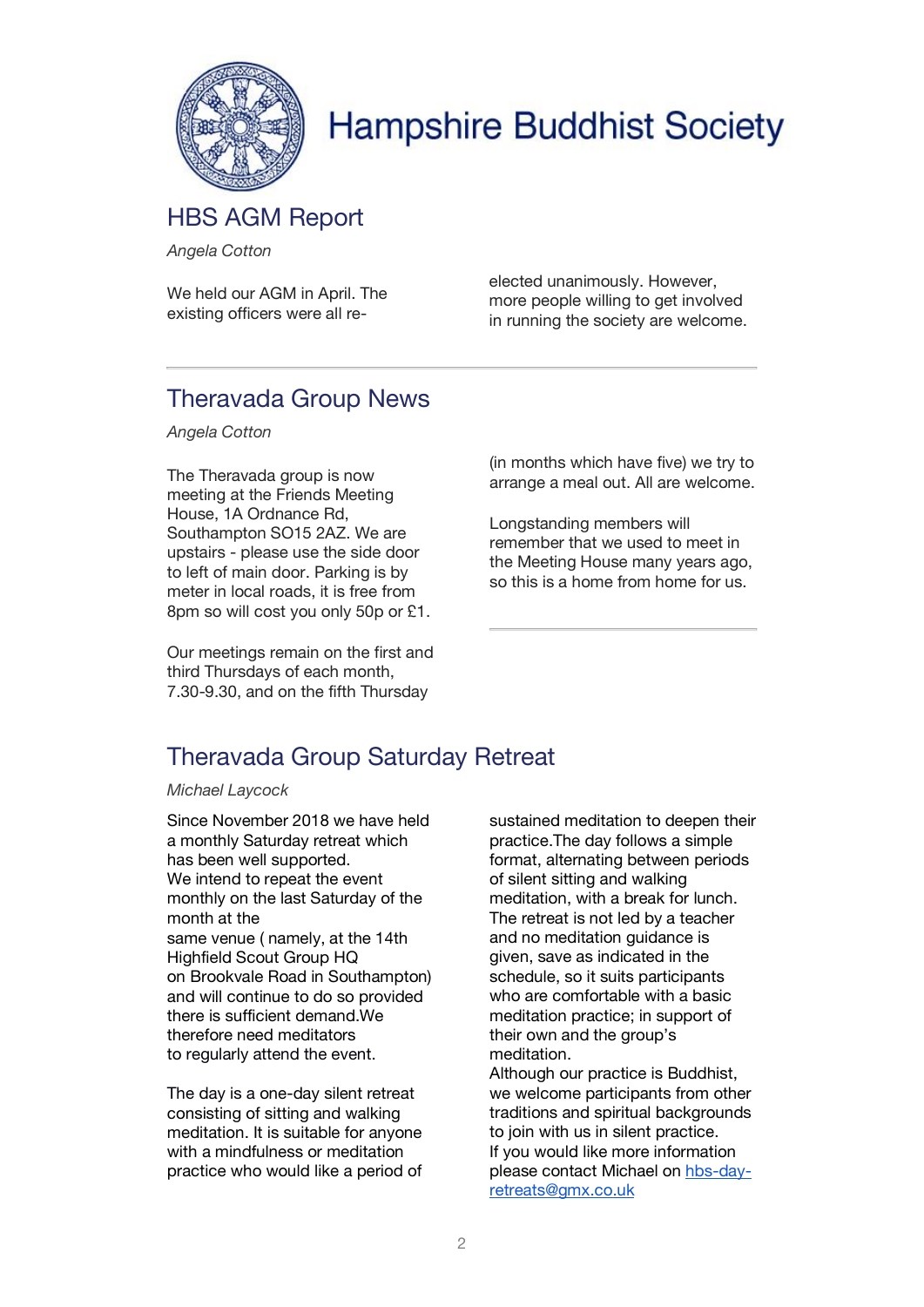

### Chithurst Buddhist Monastery Events

**International Thod Pah Pa and Cittaviveka's 40th Anniversary Celebration**  $23<sup>rd</sup>$  June –  $13<sup>th</sup>$ **Open Day** 29th June **Lay Forums** 2nd June 7th July At 2:00pm in the reception room of the main house

#### **Forest Work Day**

 $9<sup>th</sup>$  June Meet at workshop at 1:30pm **Forest Work Week**  $5<sup>th</sup> - 12<sup>th</sup>$  July For more information on the forest work week contact Ed on email at forest@cittaviveka.ord Details are available from the Chithurst web site, www.cittaviveka.org .

### Contact Details

**Hampshire Buddhist Society** www.hampshirebuddhistsociety.org.uk 023 8049 6315

**The Buddhist Society** 58 Eccleston Square, London, SW1V 1PH www.thebuddhistsociety.org 020 7834 5858

#### **Chithurst Buddhist Monastery**

Chithurst, Nr. Rogate, Petersfield, Hampshire, GU31 5EU www.cittaviveka.org

#### **Amaravati Buddhist Monastery**

Great Gaddesden, Hemel Hempstead, Hertfordshire, HP1 3BZ www.amaravati.org

#### **The Zen Centre**

58 Marlborough Place, London, NW8 0PL www.rinzaizencentre.org.uk 020 7624 4987

**The Zen Gateway** www.thezengateway.com

Contributions to the newsletter are welcome. Please send them to us by email or post. If you would like to be removed from the mailing list, please tell us.